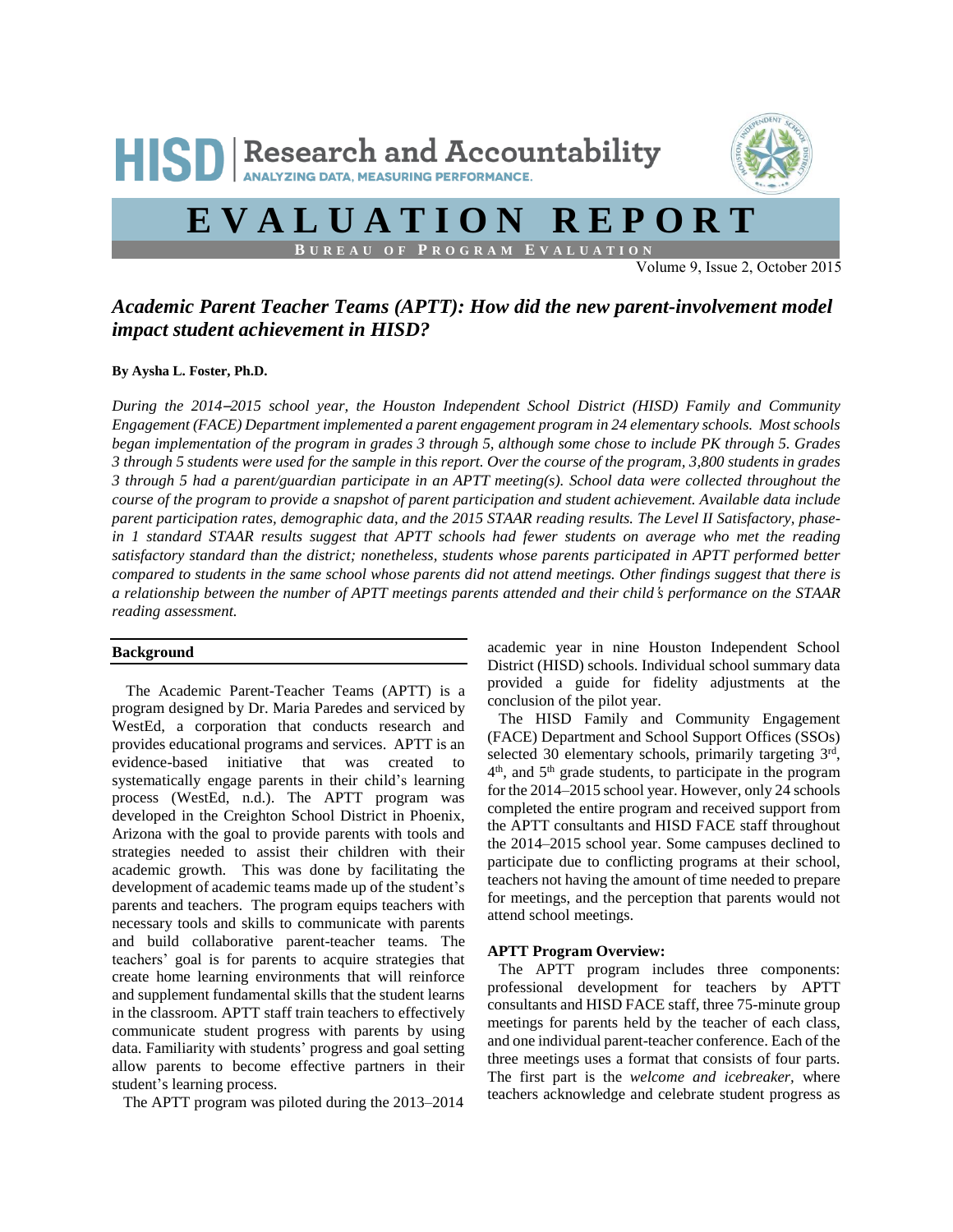well as have parents share strategies that they have used with students at home. Next, *foundational skills and data* are shared with parents. Teachers share the most important skills students should learn in this grade level, how the entire class is doing on these skills, as well as individual student results. Teachers, then, share *home learning activities* that families can use with their child at home. Parents and teachers practice these skills to make sure they can successfully implement them at home. Finally, parents complete the *goal-setting* component of the meeting. Parents set SMART (Specific, Measurable, Actionable, Realistic, and Time-Bound) academic goals for their child to achieve between the current and next meeting. This report provides a summary of the APTT program activities as well as parent and student outcomes.

#### **Review of the Literature**

Parental involvement in schools is the cornerstone of how parents influence their child's educational outcomes. The United States Department of Education (ED) uses parental involvement as a major factor to demonstrate levels of student academic achievement. ED suggests that academic achievement cannot happen without the support of parents (including guardians and caregivers) (No Child Left Behind, 2002). Hill et al. (2004) define parental involvement as "parents' interactions with schools and with their children to promote academic success" (p.1491). A substantial body of work that shows that parental involvement has a significant impact on student academic achievement, however, definitions that pertain to parental involvement are inconsistent across studies (Fan & Chen, 2001; Jeynes, 2005).

Parental involvement has often been used to indicate the amount of time a parent spends at school, yet, multiple studies have included several other dimensions of parent engagement (Davidson et al., 2009; Hill et al., 2004). For example, Hill et al. (2004) operationalized parental involvement as "volunteering at school, parent– teacher contact or communication, involvement in academic-related activities at home, and the quality of parent–teacher relationships" (p.2). Additional parental involvement frameworks, including Epstein and Sanders (2002) and Comer (1995), outline specific categories to inform this body of research. Epstein's model incorporates school-based involvement strategies (e.g., parent-teacher communication and school-based volunteering) as well as home-based involvement strategies, such as at-home educational activities. Similarly, Comer (1995) offers a framework that also consist of school-based involvement, inclusive of activities such as parent-teacher conferences, volunteering at school and having political capital within

the school. Comer's home-based involvement approach includes parents reinforcing learning at home. Both Comer and Epstein posit that parent-teacher interactions can enhance parents' awareness of the school/districtbased curriculum and give parents tools to assist their child with educational needs at home.

The findings for parental involvement research are largely unanimous across studies, demonstrating that parental involvement and student achievement are positively correlated (Jeynes, 2005). Each construct of parental involvement (i.e. home-based, school-based) has a different effect on student achievement, thus it is imperative that parents be involved in multiple contexts related to their children's education.

#### **Data and Methods**

#### **Data Collection and Analysis**

Student enrollment and academic performance data for the evaluation were obtained using a variety of sources. The HISD APTT administrative staff provided an electronic database of students whose parents attended APTT meetings during the 2014–2015 academic year. HISD student demographics were collected using the Public Education Information Management System (PEIMS). Group and district comparisons of the State of Texas Assessments of Academic Readiness (STAAR) test for reading (English and Spanish combined) were performed along with cohort analyses. The academic performance of students whose parents participated in APTT meetings was compared to the academic performance of students attending APTT schools whose parents did not participate (non-APTT students) as well as district performance. (District results represent all students, including students at APTT schools.) Cohort analyses were performed, comparing one group, in this case, students in a particular grade, to their academic outcomes from the previous year.

## **Sample**

The HISD FACE Department and HISD School Support Officers (SSOs) selected APTT schools. These schools were selected, primarily, to assist with reading performance, parent involvement rates (Title I reports/data), and student attendance, which on average performed below the district mean. Weighted scores were assigned by the FACE Department to determine the schools that qualified for the program. Family engagement accounted for 50 percent of selection criteria, 25 percent from student attendance, and 25 percent from previous year STAAR reading scores. HISD elementary schools that had scores in the bottom 20 percent of the distribution were selected to implement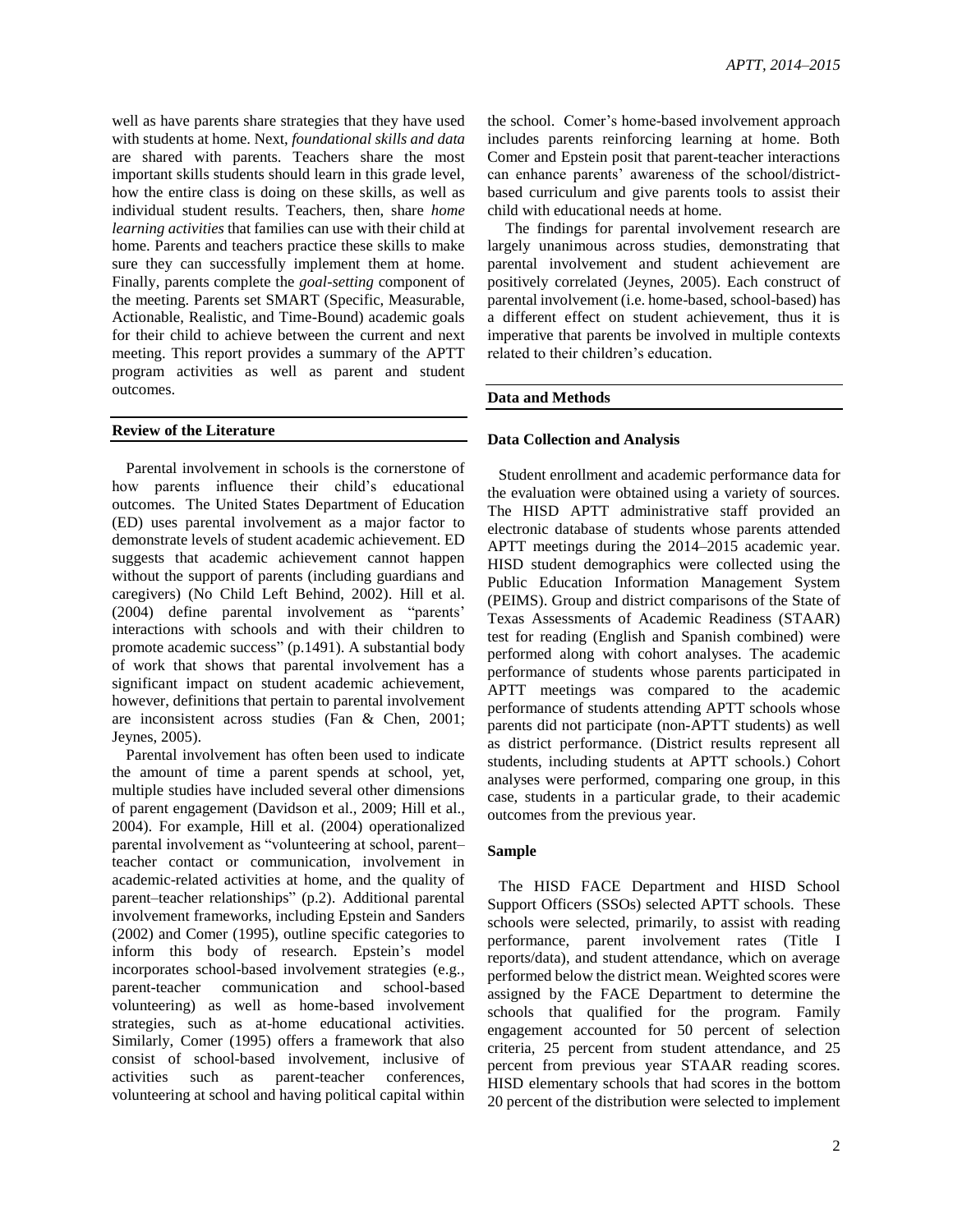APTT on their campuses. The sub-sample (APTT students) were students whose parent(s)/ guardian(s) attended at least one APTT meeting at participating schools. Both samples included students in grades 3 through 5 who were in the 2015 fall PEIMS snapshot data and/or who tested in the district on the 2015 STAAR reading assessment. (Data for the 'cohort comparisons' are a repeated sample; only students who had data from the 2013–2014 and 2014–2015 STAAR reading assessment were included in the sample.)

#### **Implementation of the Program**

#### *Parent Recruitment*

Teachers, administrators, and school staff at each APTT site used various strategies to encourage parents to attend meetings (**Appendix**, **Table 1** and **Table 2**, **p. 9- 10**). The APTT consultants provided suggestions on ways to recruit parents, however, the schools/district were responsible for motivating parents to attend meetings.

#### *Materials*

The APTT program required teachers to track students' progress along with creating PowerPoint presentations and handouts in an APTT suggested format (**Figure 1**).



Figure 1. Example of student progress format shared with parents at APTT meetings.

This format was used to display students' academic level on a specific skill as compared to other students in the class as well as the class expected achievement level. Teachers may have chosen knowledge of sight words, for example, displaying the number of words the student was able to read along with a short-term and long-term goal.

#### *Support*

Each school designated an APTT Champion, who was typically a non-classroom based staff member (e.g. assistant principal, instructional specialist), to act as a liaison to assist teachers with parent recruitment and data preparation for the meetings. Champions' expected duties included the following: communicating with HISD FACE staff and APTT consultants, ensuring all teachers were ready for APTT meetings (e.g., help prepare slide presentations, display student data, student folders, etc.), coordinating APTT implementation logistics (e.g., dates, times, locations, translation, childcare, family invitations, etc.), and ensuring that the family outreach plan was carried out.

HISD FACE staff were assigned schools to monitor and assist with program implementation. They facilitated selection of foundational grade-level skills with gradelevel teachers. It was highly suggested that teachers share existing or readily available data in order to reduce additional preparation for the meetings. Five APTT WestEd consultants, who had designated APTT schools, provided professional development services and planning for APTT implementation.

#### **Results**

# **How many HISD parents participated in APTT meetings?**

Participation was defined as a student who had a representative at one or more APTT meetings. The data represent the percentage of students who had at least one parent/guardian who participated in the APTT meeting(s). Non-participants included students at selected APTT schools whose parents/guardians did not attend any meetings. There were 7,262  $3<sup>rd</sup>$  through  $5<sup>th</sup>$ grade students attending APTT selected schools who were included in the entire sample. A total of 3,575 (53 percent) students at APTT schools had parents who participated in APTT meetings compared to 3,115 (47 percent) students whose parents did not participate (**Figure 2**).

The 2015 HISD Title I Part A Parent Involvement Report states that overall HISD parent participation rates (parent/guardian conferences) reported in 2013–2014 and 2014–2015 were 47 percent and 43 percent, respectively. The APTT parent participation rate was 53 percent. This is a ten percentage-point difference between the 2014–2015 HISD Title I parent participation rates and the APTT parent participation rates.

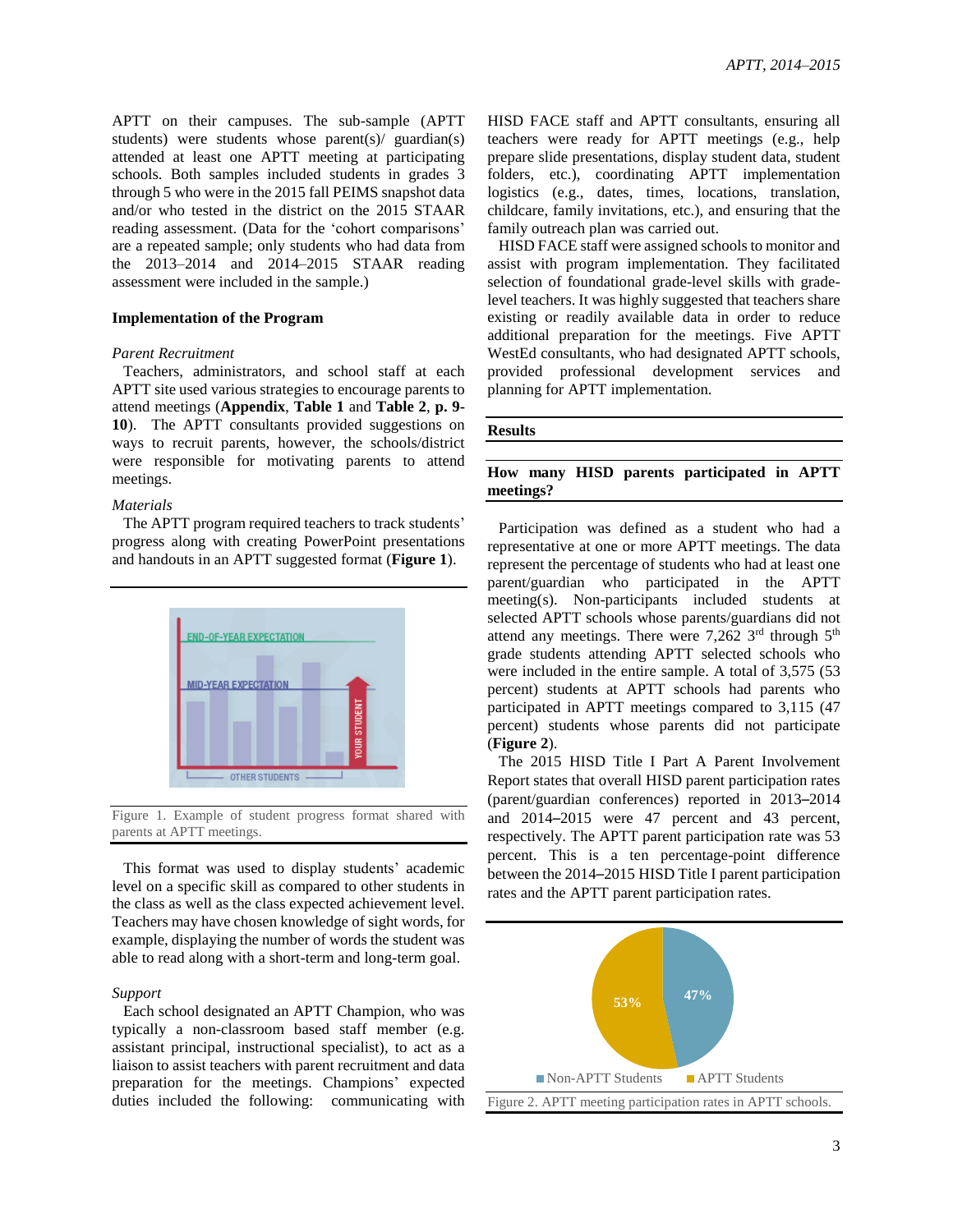**Figure 3** shows the number of meetings that the APTT parent/guardians attended. A total of 1,781 (27 percent) parents attended one meeting only, 1,157 (17 percent) parents attended two meetings only, and 636 (9 percent) parents attended three meetings. Parents who attended three meetings were considered to have received the full benefits of the program.



Figure 3. APTT meeting parent participation rates in APTT schools by number of meetings attended.

# **How did students whose parents participated in the APTT program compare academically to those whose parents did not?**

Results in **Figure 4** show that students whose parents participated in APTT meetings were more successful across all grade levels compared to their peers at the school they attended. Specifically, APTT students in grade 3 were more likely to meet the 2015 reading Level II Satisfactory, phase-in 1 standard (69 percent) on the reading STAAR compared to non-APTT grade 3 students (59 percent). Grade 4 APTT students had higher Level II Satisfactory, phase-in 1 rates compared to other grade 4 students at APTT schools (61 percent vs. 49 percent). Similarly, there was a nine percentage-point difference for APTT students who met the standard in grade 5 compared to non-APTT grade 5 students, in favor of APTT (65 percent vs. 56 percent).

While more APTT students met the 2015 STAAR reading satisfactory standard than did non-APTT students, they did not exceed the HISD district average. Approximately 70 percent of HISD grade 3 students met the Level II Satisfactory, phase-in 1 standard; APTT students' results were slightly lower by one percentage point (69 percent). Grade 4 had a difference of two percentage points, with 63 percent of HISD students meeting standards compared to 61 percent of APTT students meeting standards. There were 68 percent of HISD grade 5 students who met the reading standard; a three percentage-point difference compared to APTT students (65 percent).

**Figure 5** shows the percentage of students at APTT schools who met the Level II Satisfactory, phase-in 1 standard on the reading STAAR based on the number of meetings their parent(s) attended. Students in grades 3

and 5 whose parents attended all three of the APTT meetings had better outcomes compared to students whose parents only attended one or two meetings.



Figure 4. Comparison of percentage of APTT students, APTT schools, and HISD students who met the 2015 STAAR Reading Level II Satisfactory, phase-in 1 standard, grades 3-5.

Overall, 71 percent of students whose parents attended three meetings met the reading Level II Satisfactory, phase-in 1 standard. This rate is five percentage points higher than that of students whose parents attended two meetings, eight percentage-points higher than attendance at one meeting; and sixteen percentage-points higher than attendance at no meetings.

APTT students in grades 3 and 5 whose parents attended all three meetings had higher performance rates than the district. However, APTT students in grade 4 whose parents attended 3 meetings were one percentagepoint lower than the district rate.



Figure 5. Percentage of students at APTT schools who met the 2015 STAAR Reading Level II Satisfactory, phase-in 1 standard by grade level and parent meeting attendance.

An analysis to demonstrate the differences in student outcomes based on parent attendance was conducted using a one-way between groups Analysis of Variance (ANOVA), which compared students' 2015 reading scale scores with the number of meetings their parents attended. The means and standard deviations are presented in **Table 3**. There was a statistically significant difference in students' 2015 reading scale scores based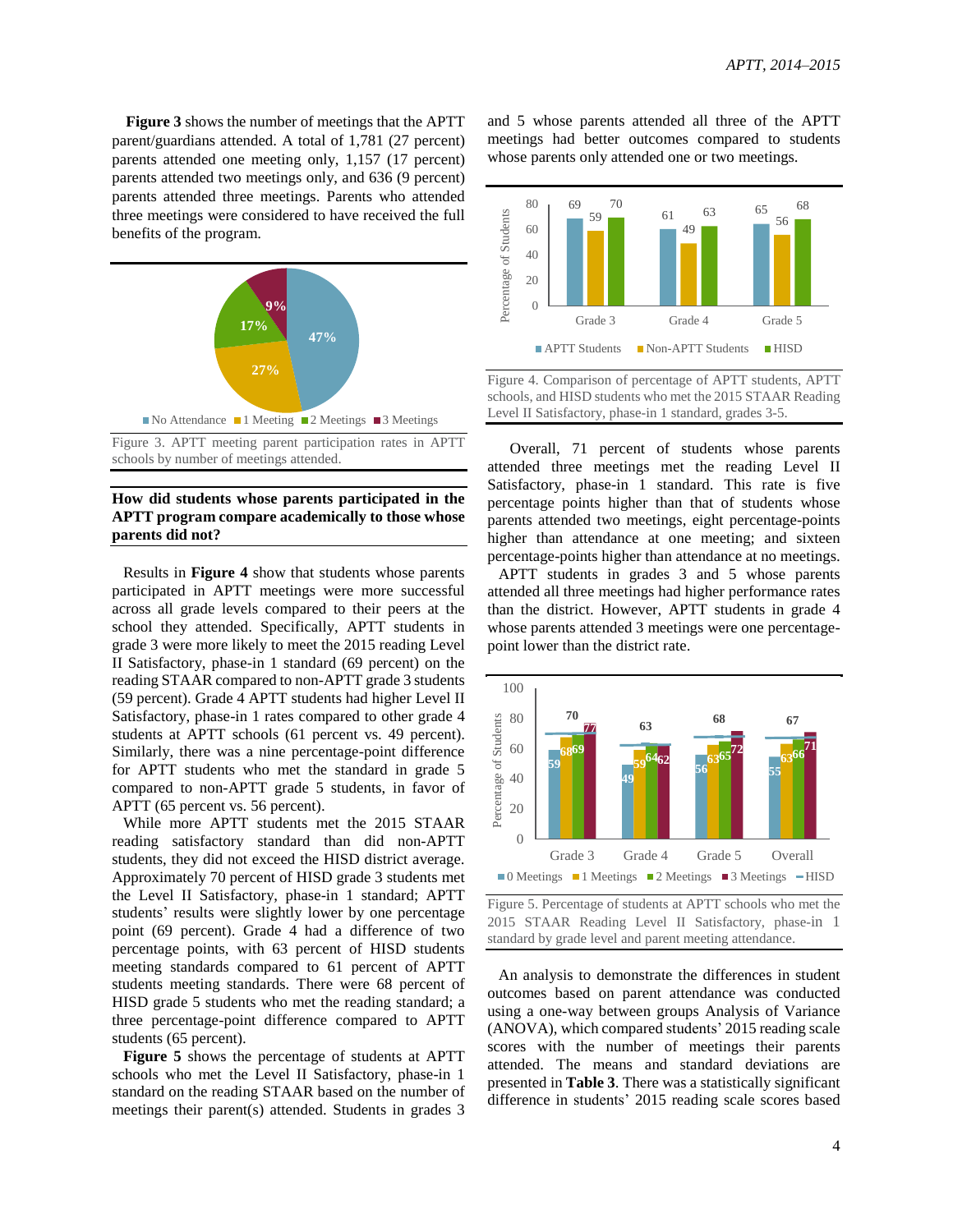on the number of meetings parents attended: F(3, 6682)  $= 26.119$ , p<.01. Students whose parents did not attend APTT meetings performed lower than students whose parents attended one or more meetings.

Table 3. One-way between groups Analysis of Variance (ANOVA) comparing 2015 Reading STAAR scale scores by number of meetings parents attended.

| Sum of      |                          | Mean      |                     |      |
|-------------|--------------------------|-----------|---------------------|------|
| Squares     | df                       | Square    | F                   | Sig. |
|             |                          |           |                     | .000 |
|             |                          |           |                     |      |
|             |                          |           |                     |      |
|             |                          |           |                     |      |
| 129310267.2 | 6685                     |           |                     |      |
|             | 1498784.8<br>127811482.4 | 3<br>6682 | 499594.9<br>19127.7 | 26.1 |

Post-hoc comparisons using the Bonferroni test (**Appendix**, **Table 4**, **p. 11**) revealed that most group differences contributed to the significance of the ANOVA; however, the difference between students scale scores for parents who attended one meeting (M=1,440, SD=136.8) compared to student scale sores for parents who attended two meetings  $(M=1,448, SD=144.7)$  was not significantly different (**Table 5**).

Table 5. Mean and Standard Deviation of 2015 Reading STAAR scale scores by number of meetings parents attended.

|            | N    | Mean    | Std.<br>Deviation | Std.<br>Error | Min. | Max. |
|------------|------|---------|-------------------|---------------|------|------|
| 0 Meetings | 3112 | 1422.84 | 135.4             | 2.427         | 1046 | 2025 |
| 1 Meeting  | 1790 | 1440.34 | 136.8             | 3.232         | 1073 | 1885 |
| 2 Meetings | 1150 | 1448.68 | 144.7             | 4.268         | 1026 | 2025 |
| 3 Meetings | 634  | 1470.23 | 144.7             | 5.748         | 1140 | 2074 |
| Total      | 6686 | 1436.46 | 139.1             | 1.701         | 1026 | 2074 |

**To what extent did students whose parents participated in APTT meetings demonstrate growth from 2014 to 2015?**

Students' progress was tracked to examine their growth from the previous academic year (2013–2014) compared to the current academic year (2014–2015). **Figure 6** displays the percentage of APTT students who met the STAAR reading Level II Satisfactory, phase-in 1 standard who are currently in grades 4 and 5 compared to the percentage of the cohort that met the student level standard the previous year. (Note: results only include students who previous year data were available.)

For example, 65 percent of the APTT students in grade 4, during the 2014–2015 academic year, met the STAAR reading satisfactory standard, which was a two percentage-point decrease from their previous year met standard percentage (67 percent) when they were in grade 3. Sixty-six percent of the current cohort in grade 5 met the Level II Satisfactory, phase-in 1 standard, compared to 67 percent of their cohort that met the standard the previous year.



*Note: Each cohort represents the same students each year.* Figure 6. Percentage of **APTT student** cohorts by grade who met 2015 STAAR reading Level II Satisfactory, phasein 1 standard compared to their previous year met standards.

Non-APTT schools experienced a four percentagepoint decrease in grade 4 students who met the Level II Satisfactory, phase-in 1 standard between 2013–2014 and 2014–2015. The outcomes for non-APTT students in grade 5 increased by one percentage point from 59 percent in the 2013–2014 school year to 60 percent in the 2014–2015 school year **(Figure 7).**



*Note: Each cohort represents the same students each year.*

The district experienced a similar trend with a one percentage-point decrease of grade 4 students who met the reading STAAR Level II Satisfactory, phase-in 1 standard in 2013–2014 compared to 2014–2015 (71 percent vs. 70 percent). There was a three percentagepoint change in the district's grade 5 cohort results between the 2013–2014 and 2014–2015 school year **(Figure 8**).

Figure 7. Percentage of **Non-APTT student** cohorts by grade who met 2015 STAAR reading Level II Satisfactory, phase-in 1 standard compared to their previous year met-standard results.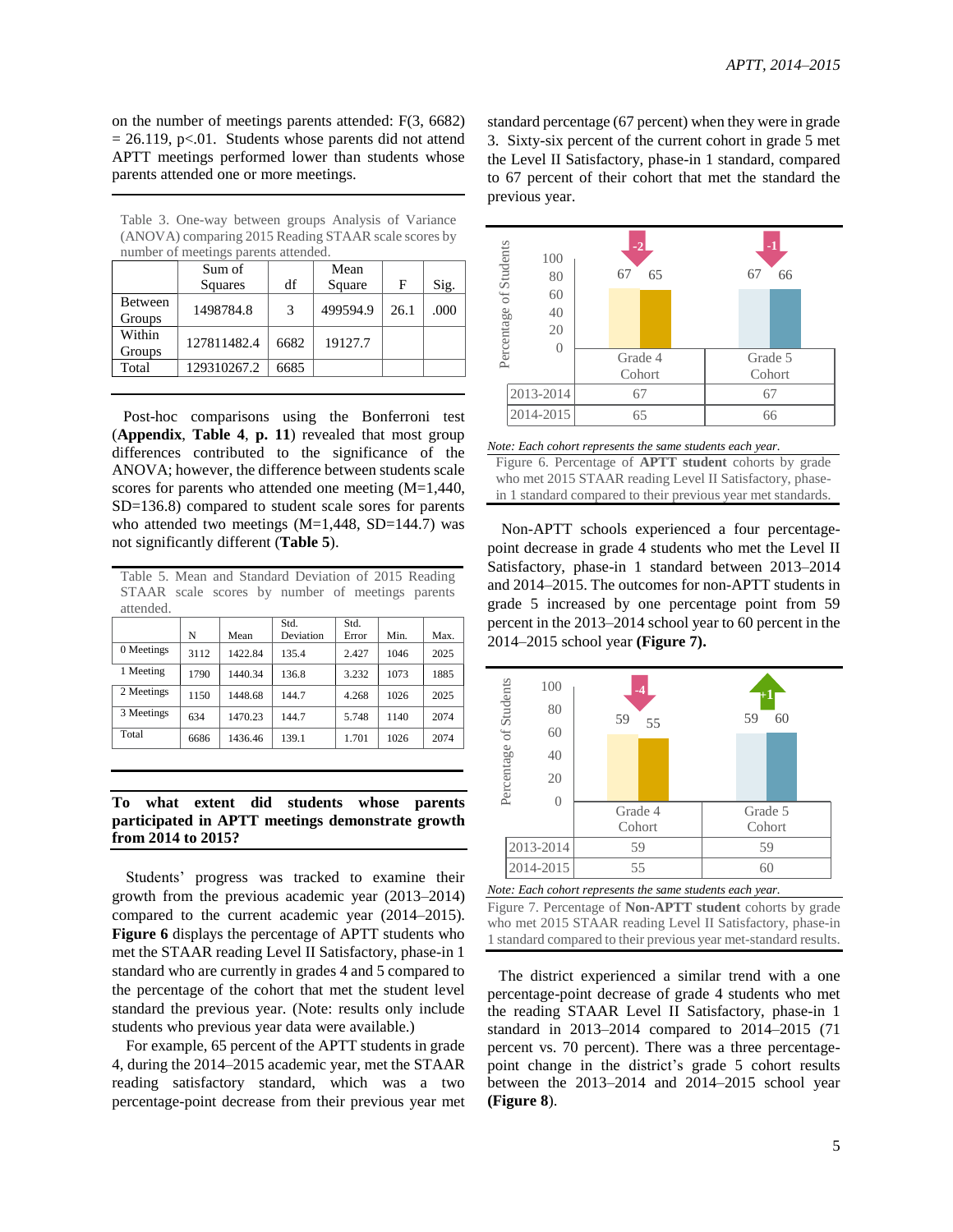

*Note: Each cohort represents the same students each year.*

Figure 8. Percentage of **HISD student** cohorts by grade who met 2015 STAAR reading Level II Satisfactory, phase-in 1 standard compared to their previous year met-standard results.

## **Conclusions**

The APTT program was an initiative that targeted schools that were performing below district standards in multiple areas. Following implementation of this program, there continues to be an achievement gap between students attending APTT schools and the district. However, the major finding of this study supports existing literature on the positive relationship between parent involvement and academic achievement. STAAR scale scores for students whose parents attended more APTT meetings were significantly higher than STAAR scale scores for students whose parents attended fewer meetings.

The 2014–2015 implementation was not sufficient to make causal inferences about the effect of the program model. It is likely that parents who had high levels of parent engagement prior to the APTT program model being implemented were parents who attended all APTT meetings; therefore, a clear statement about the causality of the program regarding their children's outcomes cannot be made. A survey of parent perspectives on the program including comparisons to previous traditional parent-teacher conference is recommended for future evaluations.

Program improvement should focus on the recruitment and retention of parents. While the program shows positive results for students whose parents attended at least one meeting, the most substantial STAAR reading results were seen in students whose parent(s) attended all three meetings. Only nine percent of the APTT students accounted for the highest achievement outcomes.

Additionally, restructuring APTT to increase parental involvement in the recruitment process should be considered. Inviting parent volunteers to help recruit parents was suggested by a parent at an APTT parent focus group meeting. With a structure designed to assist

teachers in forming parent relationships, the program could have a greater impact on involvement. Schools reported that the best ways to encourage parents to attend meetings were through personal invitations and phone calls.

Future research should include collecting and analyzing survey data from parents regarding best recruitment practices. Itshould also include formalizing the feedback from the teacher surveys and broadly communicating these results. Teacher feedback processes can provide insight for future recommendations on how to incorporate the program into the culture of the schools.

#### **References**

- Comer, J. P. (1995). *School Power: Implications of an Intervention Project*. Free Press. Retrieved from https://books.google.com/books/about/School\_Power. html?id=ZEImAQAAIAAJ&pgis=1
- Davidson, T. M., Cardemil, E. V, & Adolescence, E. (2009). Latino Adolescents. *Journal of Early Adolescence*, *29(1)*, 99–121.
- Epstein, J. L., & Sanders, M. G. (2002). Family, school, and community parnerships. In D. L. Levinson, P. W. Cookson, Jr., & A. R. Sadonvnik (Eds.), Education and sociology: An encyclopedia (pp. 525-532). New York: Routledge Falmer.
- Fan, X., & Chen, M. (2001). Parental Involvement and Students ' Academic Achievement : A Meta-Analysis, *13*(1), 1–23.
- Hill, N. E., Castellino, D. R., Lansford, J. E., Nowlin, P., Dodge, K. a, Bates, J. E., & Pettit, G. S. (2004). Parent academic involvement as related to school behavior, achievement, and aspirations: demographic variations across adolescence. *Child Development*, *75*(5), 1491– 509.
- Jeynes, W. H. (2005). A Meta-Analysis of the Relation of Parental Involvement to Urban Elementary School Student Academic Achievement. *Urban Education*, *40*(3), 237–269.
- No Child Left Behind Act of 2001, Pub. L. No. 107-110, 115 Stat. 1425 (2002). Retrieved July 20, 2015, from http://www2.ed.gov/policy/elsec/leg/esea02/107- 110.pdf
- WestEd. (n.d.). School, Family, Parent, Teacher Engagement in Education — WestEd. Retrieved July 15, 2015 from

https://www.wested.org/service/academic-parent teacher-teams-aptt-family-engagement-in-education/

For additional information, contact the HISD Department of Research and Accountability at 713-556-6700 or email: research@houstonisd.org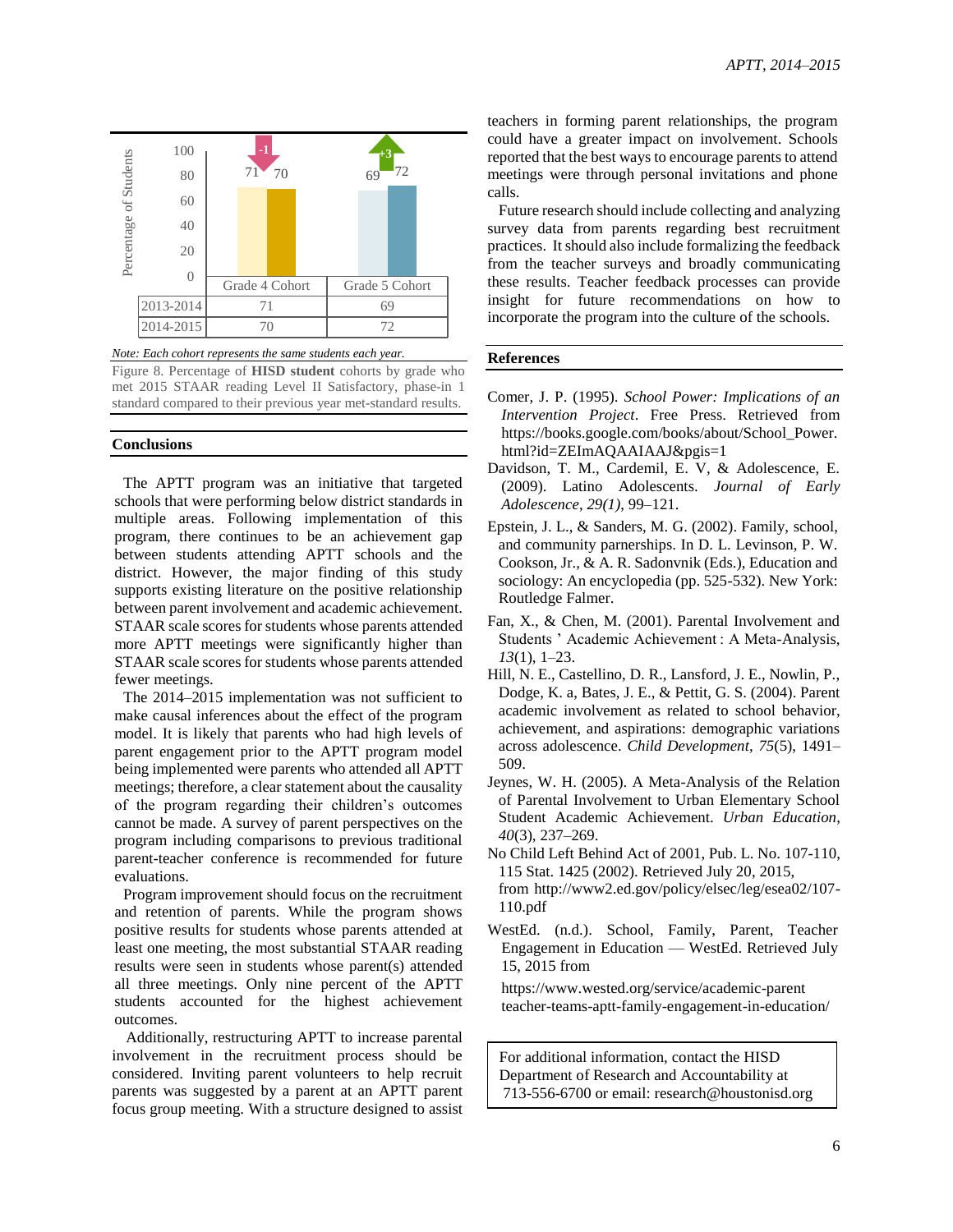# **Appendix**

# **List of Participating Schools 2014–2015**

Benavidez ES Looscan ES Benbrook ES Mitchell ES Cook ES Montgomery ES De Anda ES Peterson ES Eliot DAEP Piney Point ES Foerster ES Ross ES Frost ES Shadowbriar ES Gallegos ES Sherman ES Herrera ES Smith K ES Highland Heights ES Tijerina ES Hines-Caldwell ES Wainwright ES Kennedy ES Whidby ES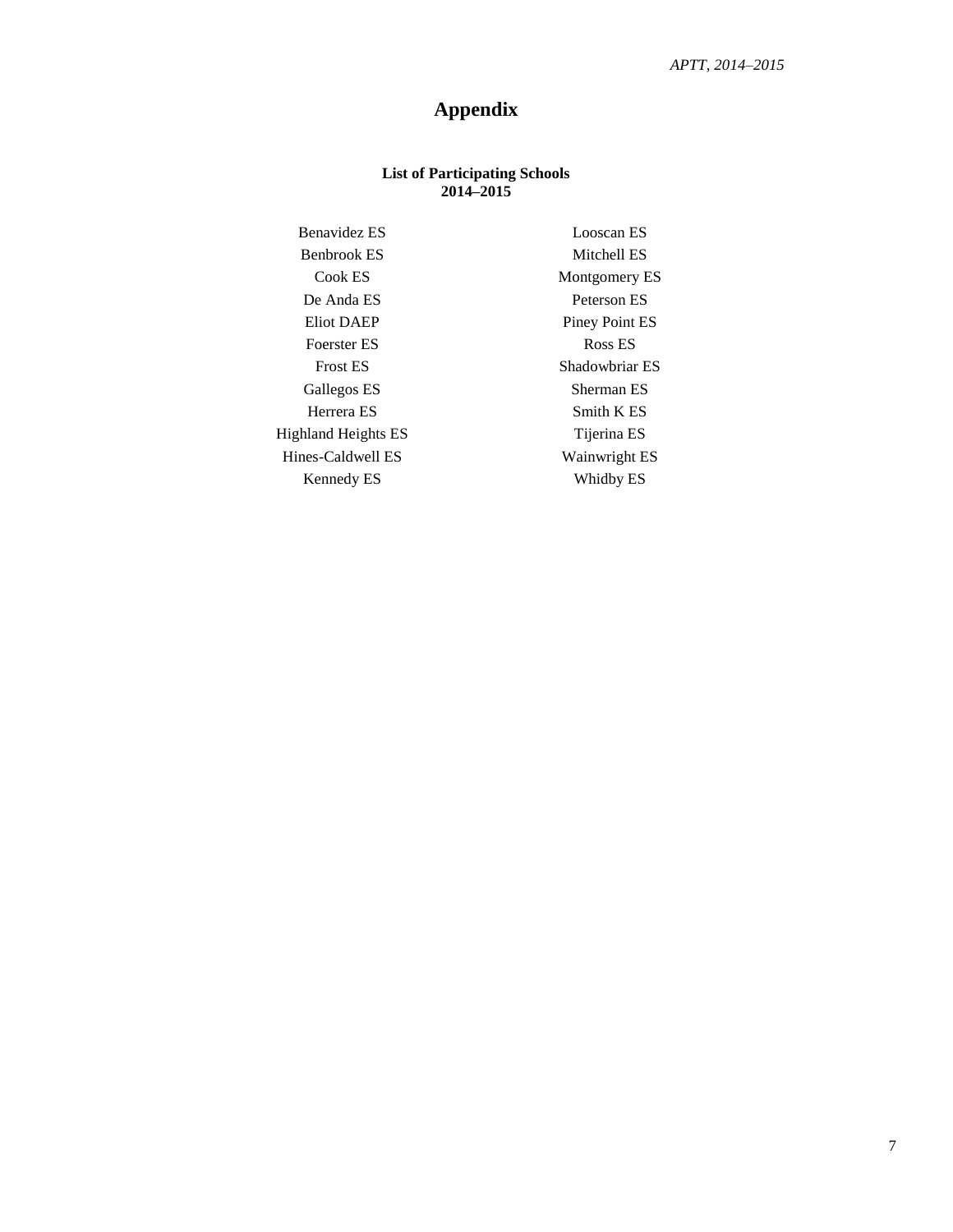| Table 1. Family outreach suggestions from WestEd APTT consultants, 2014-15                                                                                                                                                                                            |                                                                                                                                                                                                                                                                                                                                                                                                                                                                                                                                                                                                                                                             |                                                                                                                                                                                                                                                              |  |  |  |
|-----------------------------------------------------------------------------------------------------------------------------------------------------------------------------------------------------------------------------------------------------------------------|-------------------------------------------------------------------------------------------------------------------------------------------------------------------------------------------------------------------------------------------------------------------------------------------------------------------------------------------------------------------------------------------------------------------------------------------------------------------------------------------------------------------------------------------------------------------------------------------------------------------------------------------------------------|--------------------------------------------------------------------------------------------------------------------------------------------------------------------------------------------------------------------------------------------------------------|--|--|--|
| <b>Indirect Outreach Strategies</b>                                                                                                                                                                                                                                   | <b>Direct Outreach Strategies</b>                                                                                                                                                                                                                                                                                                                                                                                                                                                                                                                                                                                                                           | <b>Incentives</b>                                                                                                                                                                                                                                            |  |  |  |
| Fliers<br>$\bullet$<br>Posters<br>Robo-calls<br>$\bullet$<br>School marquee<br>$\bullet$<br><b>Banners</b><br>$\bullet$<br>Post cards<br>Magnet with school<br>$\bullet$<br>mascot and APTT<br>meeting information<br>APTT t-shirts, key<br>$\bullet$<br>chains, etc. | Principal phone calls to families<br>$\bullet$<br>Teacher calls hard to reach<br>families<br>Teacher writes a personal note<br>٠<br>to each family<br>Students write a personal letter<br>$\bullet$<br>to families<br>Students create a picture, cut it<br>$\bullet$<br>into puzzle pieces and take it<br>home. However, there is a<br>missing puzzle piece and it is at<br>school. Families must attend<br>meeting to get missing puzzle<br>piece.<br>Create a label with APTT<br>meeting information and<br>personally hand it to families at<br>dismissal. Label can be placed<br>on a water bottle, blow pop,<br>pencil, or any other treat or<br>item. | Extra recess<br>$\bullet$<br>Extra special area class (PE,<br>$\bullet$<br>music, art, etc.)<br>Free Homework passes<br>٠<br>Free dress pass<br>٠<br>Door Prizes for families<br>$\bullet$<br>Classroom, grade level<br>$\bullet$<br>attendance competitions |  |  |  |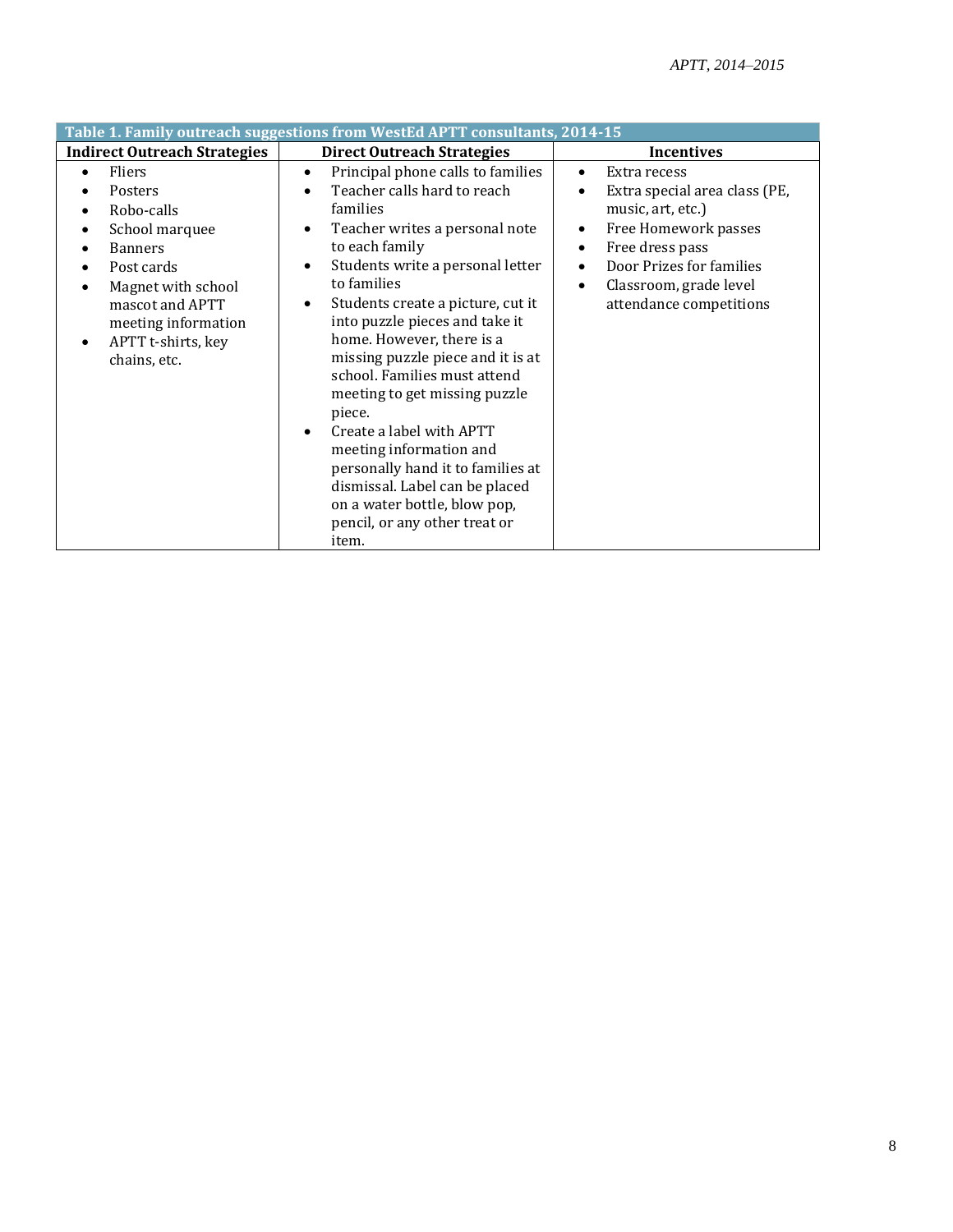| Table 2: Examples of items in family outreach plan submitted by schools |                                              |                                                                                                                                                                                                                                                                                                                                                                                                                                                                                                                                                          |  |  |
|-------------------------------------------------------------------------|----------------------------------------------|----------------------------------------------------------------------------------------------------------------------------------------------------------------------------------------------------------------------------------------------------------------------------------------------------------------------------------------------------------------------------------------------------------------------------------------------------------------------------------------------------------------------------------------------------------|--|--|
| Type of strategy                                                        | Personnel                                    | <b>Details</b>                                                                                                                                                                                                                                                                                                                                                                                                                                                                                                                                           |  |  |
| Direct                                                                  | Teachers                                     | Teachers sent invitation letters home with students<br>$\bullet$<br>Made individual phone call home to parents<br>$\bullet$<br>Call-a-thon at 3:15 in the library<br>$\bullet$<br>Reminded parents about upcoming meeting<br>$\bullet$                                                                                                                                                                                                                                                                                                                   |  |  |
|                                                                         | Students                                     | Students were made aware by all staff that the class with the<br>$\bullet$<br>most attendance would receive a pizza party<br>Students created individual invites in art class that were also<br>$\bullet$<br>sent home to remind parents<br>Students created personal invitations in homeroom<br>$\bullet$                                                                                                                                                                                                                                               |  |  |
| Indirect                                                                | <b>APTT Champion/School</b><br>based liaison | Each grade level had posters in their hallway as a reminder to<br>$\bullet$<br>students<br>Champion placed posters in main entrance areas of the school<br>$\bullet$<br>for parents to see<br>Champion put posters up at car pick up and drop off areas<br>٠<br>We used a system called Living tree to send information to<br>$\bullet$<br>parents<br>Champion asked the person in charge of the system to send<br>several messages throughout the month before the meeting<br>(Facebook/Twitter)                                                        |  |  |
|                                                                         | Principal                                    | Principal did a call out the night before the event<br>$\bullet$<br>Created flyer announcing the APTT family meeting<br>$\bullet$<br>Used televised announcements to remind students of<br>$\bullet$<br>upcoming meeting<br>Create reminder stickers to be placed on each student<br>$\bullet$<br>Provided Jean Pass incentive for any student whose<br>$\bullet$<br>parent/guardian attends the meeting<br>Signage in reception area<br>$\bullet$<br>Create banner for school wide<br>$\bullet$<br>Don't miss it sign (teaser for meeting)<br>$\bullet$ |  |  |
|                                                                         | Teachers                                     | Teachers sent out flyers home the week of the event<br>$\bullet$<br>Teachers sent home a half page reminder that day<br>$\bullet$<br>Create class incentive for attendance goal<br>٠<br>Broadcast the announcements<br>Place sticker on each student prior to leaving classroom for<br>dismissal<br>Promote the Jeans or Free Dress pass<br>٠                                                                                                                                                                                                            |  |  |